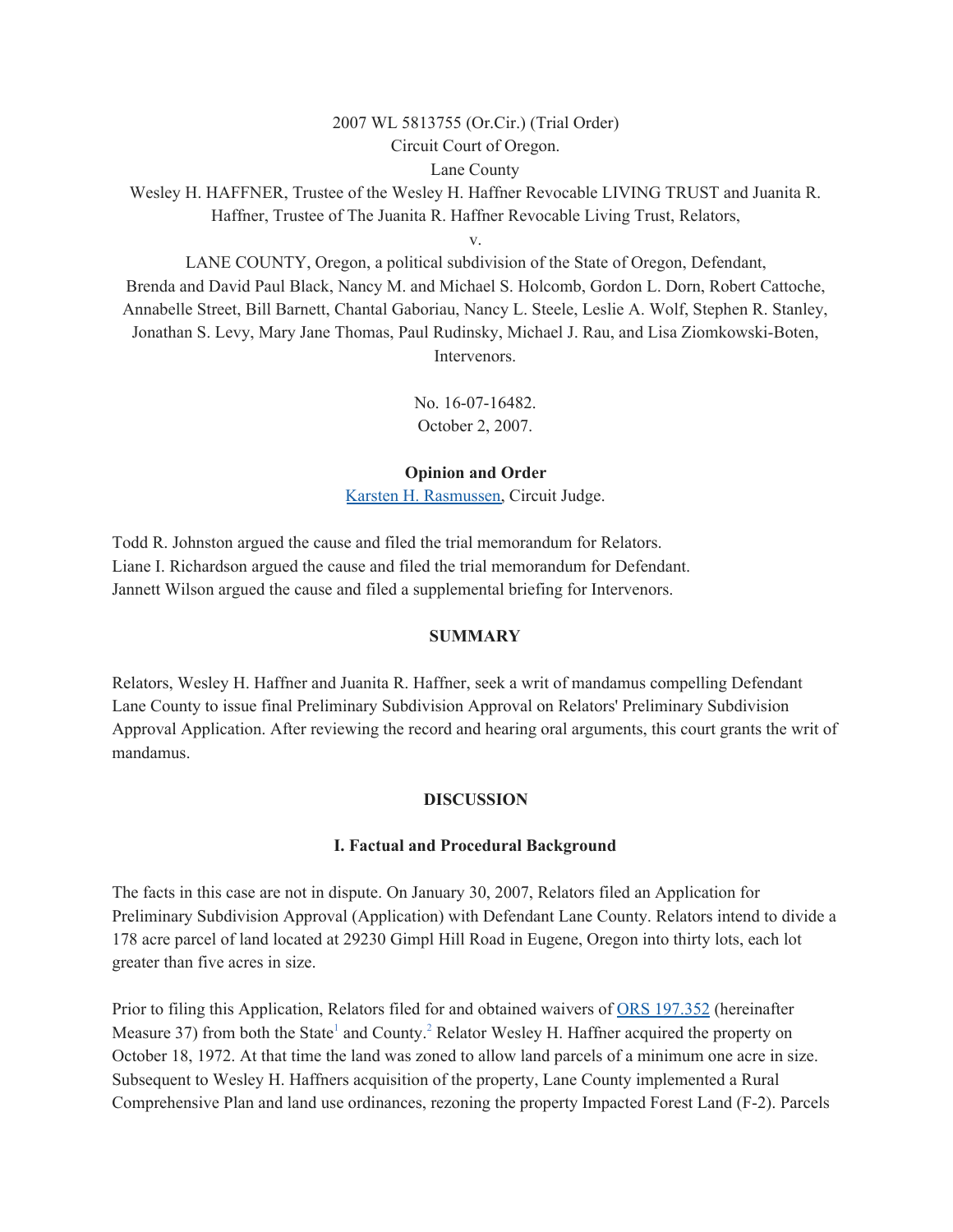of land zoned Impacted Forest Land (F-2) are required to maintain a minimum parcel size of 80 acres. Pursuant to Measure 37, Relators filed a claim seeking compensation for the reduction in value caused by rezoning. Both the State and County decided to waive the land use regulations that hindered Relators subdivision plan instead of paying compensation.

The Lane County application review and appeals procedures are contained within Chapter 14 of the Lane County Code (LC). LC 14.050(1)(c) requires that the application, "[a]ddress the appropriate criteria for review and approval of the application and shall contain the necessary supporting information." In accordance with Lane County Code 14.050, Relators Application was deemed complete on March 6, 2007.<sup>3</sup> On April 12, 2007, an evidentiary hearing was held before Defendant Lane County's Planning Director in accordance with the review procedure in LC  $14.100<sup>4</sup>$  and LC  $14.110<sup>5</sup>$ . On July 11, 2007, the Lane County Planning Director issued a Notice of Pending Land Use Decision that included the Planning Director's approval of the Application with certain conditions.<sup>6</sup> This approval would have become final if no appeals were made before 5:00pm on July 23, 2007. An appeal to the approval of the Application was timely filed on July 23, 2007, and a hearing before Defendant's Hearing Official was set for August 16, 2007.

On August 6, 2007, before the scheduled appeals hearing, Relators filed a Petition for Alternative Writ of Mandamus (OJIN 1). Relators argue that under ORS [215.427\(](https://1.next.westlaw.com/Link/Document/FullText?findType=L&pubNum=1000534&cite=ORSTS215.427&originatingDoc=I34acefbdc52a11ddb6a3a099756c05b7&refType=LQ&originationContext=document&transitionType=DocumentItem&contextData=(sc.Default))1)<sup>7</sup>, Defendant Lane County was required to take final action on their Application within 150 days from the date the Application was deemed complete. The Application being complete on March 6, 2007, Defendant Lane County had until August 3, 2007, to make a final decision. Having failed to execute a final decision within the required period of time, Relators, under ORS [215.429](https://1.next.westlaw.com/Link/Document/FullText?findType=L&pubNum=1000534&cite=ORSTS215.429&originatingDoc=I34acefbdc52a11ddb6a3a099756c05b7&refType=LQ&originationContext=document&transitionType=DocumentItem&contextData=(sc.Default)), were entitled to file a petition for an alternative writ of mandamus commanding Defendant Lane County to issue its final approval of Relators' Application for Preliminary Subdivision Approval.

On August 6, 2007, an Ex Parte Order Allowing Alternative Writ of Mandamus (OJIN 2) was granted. On August 8, 2007, an Order Continuing Proceeding (OJIN 11) until August 29, 2007, was granted allowing an opportunity for any intervenors to file a motion to intervene as allowed by  $\overline{ORS} 34.130(4)(b)^8$  $\overline{ORS} 34.130(4)(b)^8$  $\overline{ORS} 34.130(4)(b)^8$ .

Intervenors to this action, landowners near the proposed subdivision, filed their Motion to Intervene (OJIN 13) on August 14, 2007. <sup>9</sup> On August 29, 2007, a hearing was held granting Intervenors' Motion to Intervene (OJIN 21) and continuing the matter to September 14, 2007 (OJIN 24). On September 14, 2007, this court held oral arguments on Relators' Petition for Writ of Mandamus.

Intervenors argue the Application is not subject to a writ of mandamus, and, in the alternative, Relators' Application violates Lane County's Rural Comprehensive Plan and county land use regulations. The Parties agree that Defendant Lane County has failed to take action and make a final decision regarding Relators' Application. The parties further agree that the matter before the court is now whether the court should issue a writ of mandamus requiring Defendant Lane County to issue final approval of Relators' Application for Preliminary Subdivision Approval.

# **II. Legal Analysis**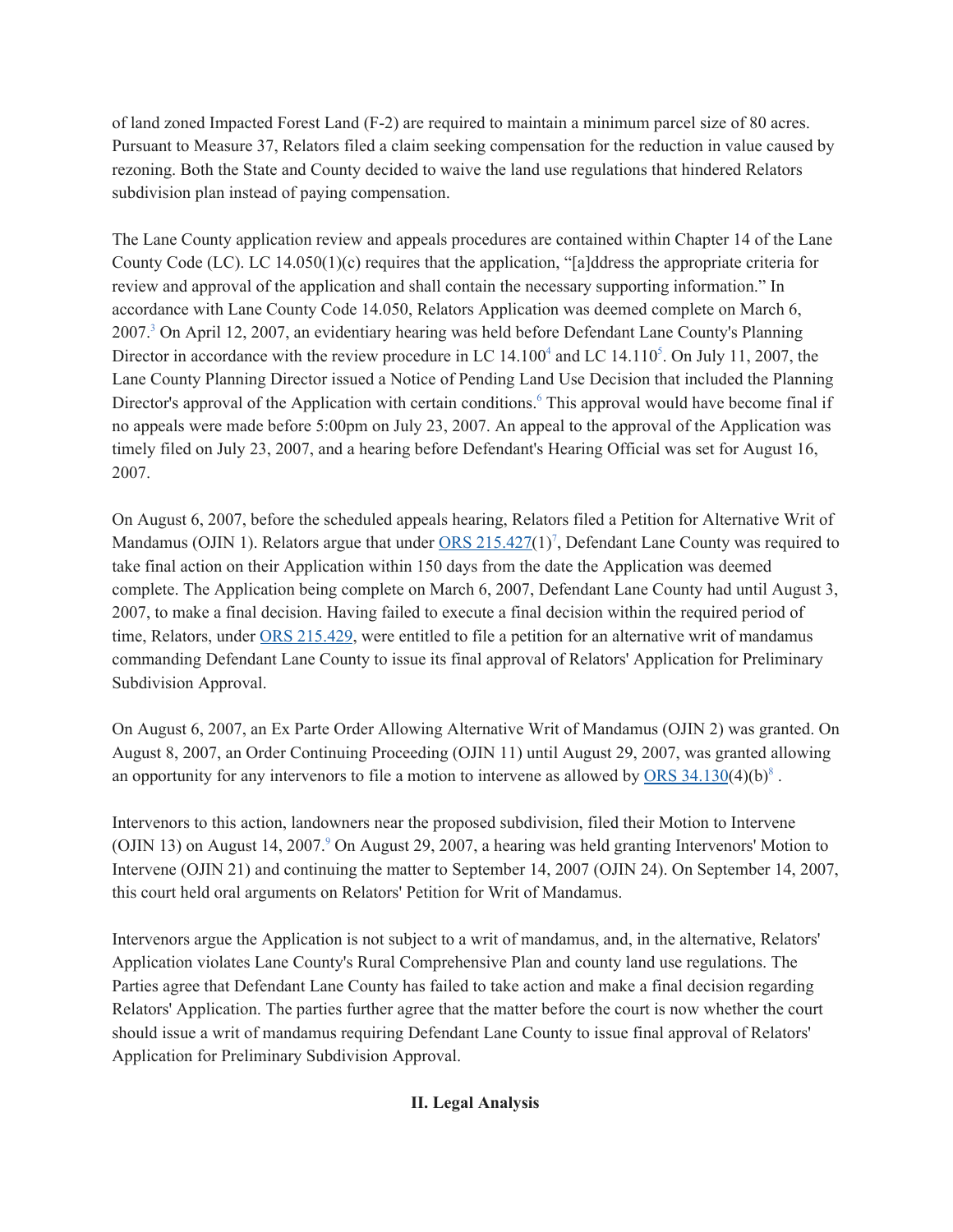This case comes before this court on Relators' Petition for Alternative Writ of Mandamus pursuant to ORS [215.429.](https://1.next.westlaw.com/Link/Document/FullText?findType=L&pubNum=1000534&cite=ORSTS215.429&originatingDoc=I34acefbdc52a11ddb6a3a099756c05b7&refType=LQ&originationContext=document&transitionType=DocumentItem&contextData=(sc.Default)) ORS [215.429](https://1.next.westlaw.com/Link/Document/FullText?findType=L&pubNum=1000534&cite=ORSTS215.429&originatingDoc=I34acefbdc52a11ddb6a3a099756c05b7&refType=LQ&originationContext=document&transitionType=DocumentItem&contextData=(sc.Default)) states:

(1) Except when an applicant requests an extension under ORS [215.427,](https://1.next.westlaw.com/Link/Document/FullText?findType=L&pubNum=1000534&cite=ORSTS215.427&originatingDoc=I34acefbdc52a11ddb6a3a099756c05b7&refType=LQ&originationContext=document&transitionType=DocumentItem&contextData=(sc.Default)) if the governing body of the county or its designee does not take final action on an application for a permit, limited land use decision or zone change within 120 days or 150 days, as appropriate, after the application is deemed complete, the applicant may file a petition for a writ of mandamus under ORS [34.130](https://1.next.westlaw.com/Link/Document/FullText?findType=L&pubNum=1000534&cite=ORSTS34.130&originatingDoc=I34acefbdc52a11ddb6a3a099756c05b7&refType=LQ&originationContext=document&transitionType=DocumentItem&contextData=(sc.Default)) in the circuit court of the county where the application was submitted to compel the governing body or its designee to issue the approval.

(4) If the governing body does not take final action on an application within 120 days or 150 days, as appropriate, of the date the application is deemed complete, the applicant may elect to proceed with the application according to the applicable provisions of the county comprehensive plan and land use regulations or to file a petition for a writ of mandamus under this section. If the applicant elects to proceed according to the local plan and regulations, the applicant may not file a petition for a writ of mandamus within 14 days after the governing body makes a preliminary decision, provided a final written decision is issued within 14 days of the preliminary decision.

(5) The court shall issue a peremptory writ unless the governing body or any intervenor shows that the approval would violate a substantive provision of the county comprehensive plan or land use regulations as those terms are defined in ORS [197.015](https://1.next.westlaw.com/Link/Document/FullText?findType=L&pubNum=1000534&cite=ORSTS197.015&originatingDoc=I34acefbdc52a11ddb6a3a099756c05b7&refType=LQ&originationContext=document&transitionType=DocumentItem&contextData=(sc.Default)). The writ may specify conditions of approval that would otherwise be allowed by the county comprehensive plan or land use regulations.

Under ORS [215.429](https://1.next.westlaw.com/Link/Document/FullText?findType=L&pubNum=1000534&cite=ORSTS215.429&originatingDoc=I34acefbdc52a11ddb6a3a099756c05b7&refType=LQ&originationContext=document&transitionType=DocumentItem&contextData=(sc.Default))(5) this court must issue the writ unless the approval of Relators' Application would violate a substantive provision of the Lane County Rural Comprehensive Plan or land use regulations. When conducting this process the court is not reviewing any decisions of Defendant Lane County, but is making its own determination without deference to any previously made decisions. Thus, in this proceeding, unlike a writ of review (in which the court only reviews for errors<sup>10</sup>), the court is analyzing whether Relators' Application violates the county comprehensive plan or land use regulations as a matter of first impression.

The parties dispute what is included within the Application before this court. Relators and Defendant Lane County argue that Relators' Application consists of Relators' original Application as of March 6, 2007, and all subsequent augmentations. Intervenors argue that the writ of mandamus is to compel Defendant to approve the original, unchanged Application as presented when it was deemed complete.

The court holds that the Application before this court consists of the completed Application as filed by Relators on March 6, 2007, and all subsequent changes and amendments enacted before the filing of this mandamus proceeding. Thus, Relators' Application includes all of the conditions included in the Lane County Planning Director's Preliminary Subdivision approval dated July 11, 2007.<sup>11</sup>

# **A. Justiciability 12**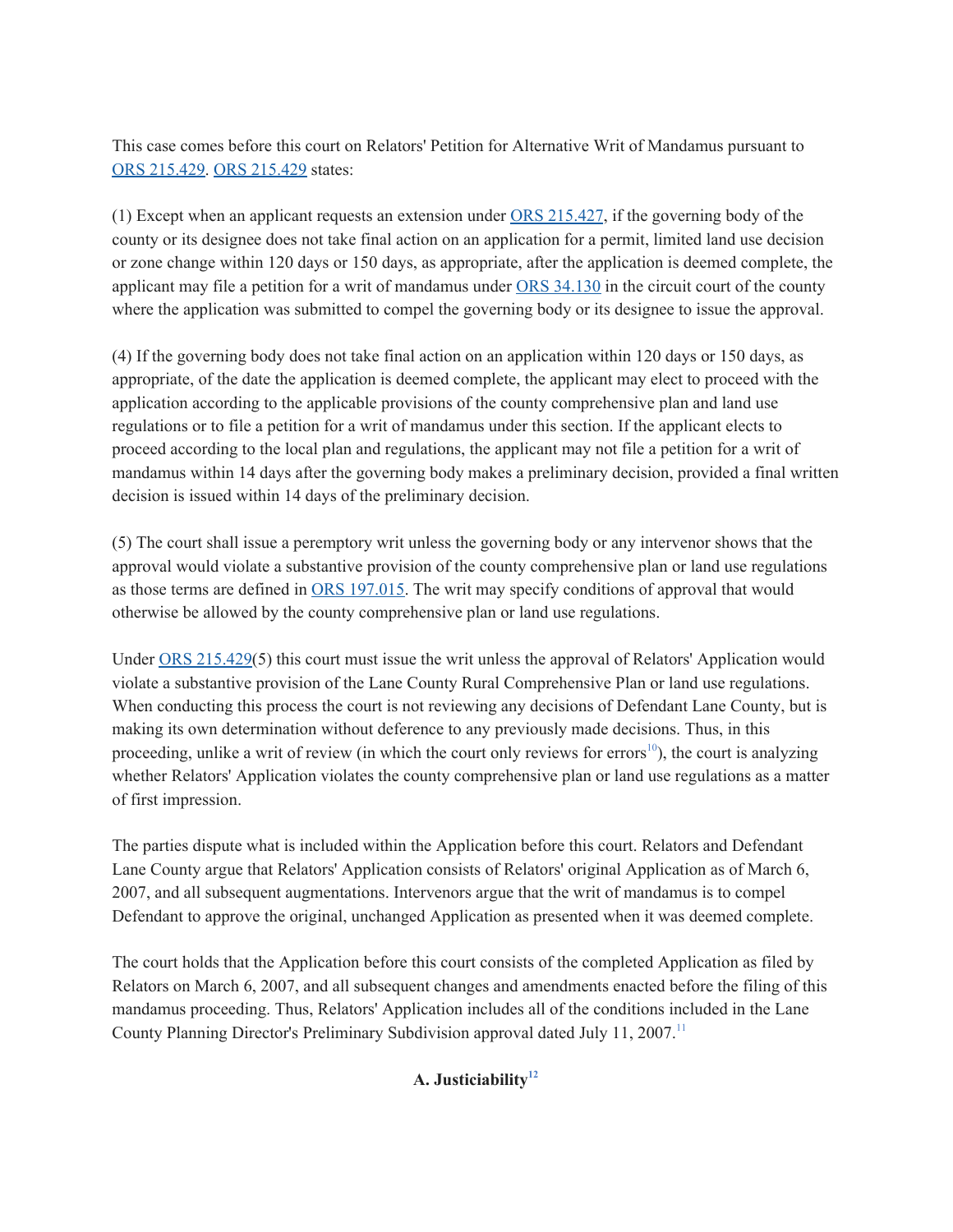In order for a court to rule on any case the matter at issue must be justiciable. "A controversy is justiciable, as opposed to abstract, where there is an actual and substantial controversy between parties having adverse legal interests."<sup>13</sup> The elements of justiciability include that the parties must be adverse, the case must be ripe and not moot, and the parties must have standing.

The interests of the parties in this case are adverse. The parties to this case have genuinely opposing interests in the outcome. Intervenors are all residents of the Gimpl Hill area in Eugene, Oregon, who believe they would be negatively impacted by the subdivision proposed by Relators.<sup>14</sup> Relators are seeking a writ of mandamus from the court and Intervenors want the court to deny that writ.

The case before the court is ripe.<sup>15</sup> This case comes to this court before a final and complete administrative process could be completed.<sup>16</sup> Intervenors submitted testimony to the Planning Director regarding Relators' Application at the Planning Director's evidentiary hearing. <sup>17</sup> Accordingly, Intervenors should have had a right to appeal the Planning Director's decision through the administrative process.<sup>18</sup> Relators, by filing their alternative writ of mandamus,<sup>19</sup> have prevented the administrative process from continuing to the appeals phase. <sup>20</sup> A determination by the court is the sole avenue for Intervenors to be heard. The relief sought by both sides is not prospective. The parties in this case are not asking for an advisory opinion. A decision by the court to grant or not grant the writ will have a practical effect on the rights of the parties. For these same reasons the controversy is not moot.<sup>21</sup>

Intervenors also have standing. ORS [34.130\(](https://1.next.westlaw.com/Link/Document/FullText?findType=L&pubNum=1000534&cite=ORSTS34.130&originatingDoc=I34acefbdc52a11ddb6a3a099756c05b7&refType=LQ&originationContext=document&transitionType=DocumentItem&contextData=(sc.Default))4)(a) states that "any adverse party may intervene in the mandamus proceeding as a matter of right."<sup>22</sup> The definition of who is an "adverse party" is contained in ORS [34.105](https://1.next.westlaw.com/Link/Document/FullText?findType=L&pubNum=1000534&cite=ORSTS34.105&originatingDoc=I34acefbdc52a11ddb6a3a099756c05b7&refType=LQ&originationContext=document&transitionType=DocumentItem&contextData=(sc.Default)). In this statute, an "adverse party" is "a beneficially interested party to a judicial or administrative proceeding from which a mandamus proceeding arises, whose interests are adverse to the relator<sup>"23</sup> The Intervenors in this case are "beneficially interested" in the proceeding. Intervenors have raised the issue of whether Relators' Application violated the Lane County Rural Comprehensive Plan or land use regulations. As described above, Intervenors are all residents of the Gimpl Hill area in Eugene, Oregon, who believe they would be negatively impacted by the development.<sup>24</sup> Intervenors also submitted testimony to the Planning Director regarding Relators' Application. 25 Intervenors are "adverse parties" within the meaning of ORS [34.105.](https://1.next.westlaw.com/Link/Document/FullText?findType=L&pubNum=1000534&cite=ORSTS34.105&originatingDoc=I34acefbdc52a11ddb6a3a099756c05b7&refType=LQ&originationContext=document&transitionType=DocumentItem&contextData=(sc.Default)) Accordingly, as "adverse parties," Intervenors have standing under ORS [34.130](https://1.next.westlaw.com/Link/Document/FullText?findType=L&pubNum=1000534&cite=ORSTS34.130&originatingDoc=I34acefbdc52a11ddb6a3a099756c05b7&refType=LQ&originationContext=document&transitionType=DocumentItem&contextData=(sc.Default))(4)(a).

All the elements of justiciability having been satisfied, the parties have brought a justiciable controversy before this court.

## **B. Use of Mandamus Proceeding**

Intervenors argue that Relators' Application is not subject to a writ of mandamus because it is not a land use permit, limited land use decision, or a zone change application as required by ORS [215.429](https://1.next.westlaw.com/Link/Document/FullText?findType=L&pubNum=1000534&cite=ORSTS215.429&originatingDoc=I34acefbdc52a11ddb6a3a099756c05b7&refType=LQ&originationContext=document&transitionType=DocumentItem&contextData=(sc.Default)). Intervenors argue Relators' Application, by not fitting into one of these three categories, is not subject to the 150 day time limitation under ORS [215.427](https://1.next.westlaw.com/Link/Document/FullText?findType=L&pubNum=1000534&cite=ORSTS215.427&originatingDoc=I34acefbdc52a11ddb6a3a099756c05b7&refType=LQ&originationContext=document&transitionType=DocumentItem&contextData=(sc.Default))(1) and therefore a writ of mandamus is inappropriate.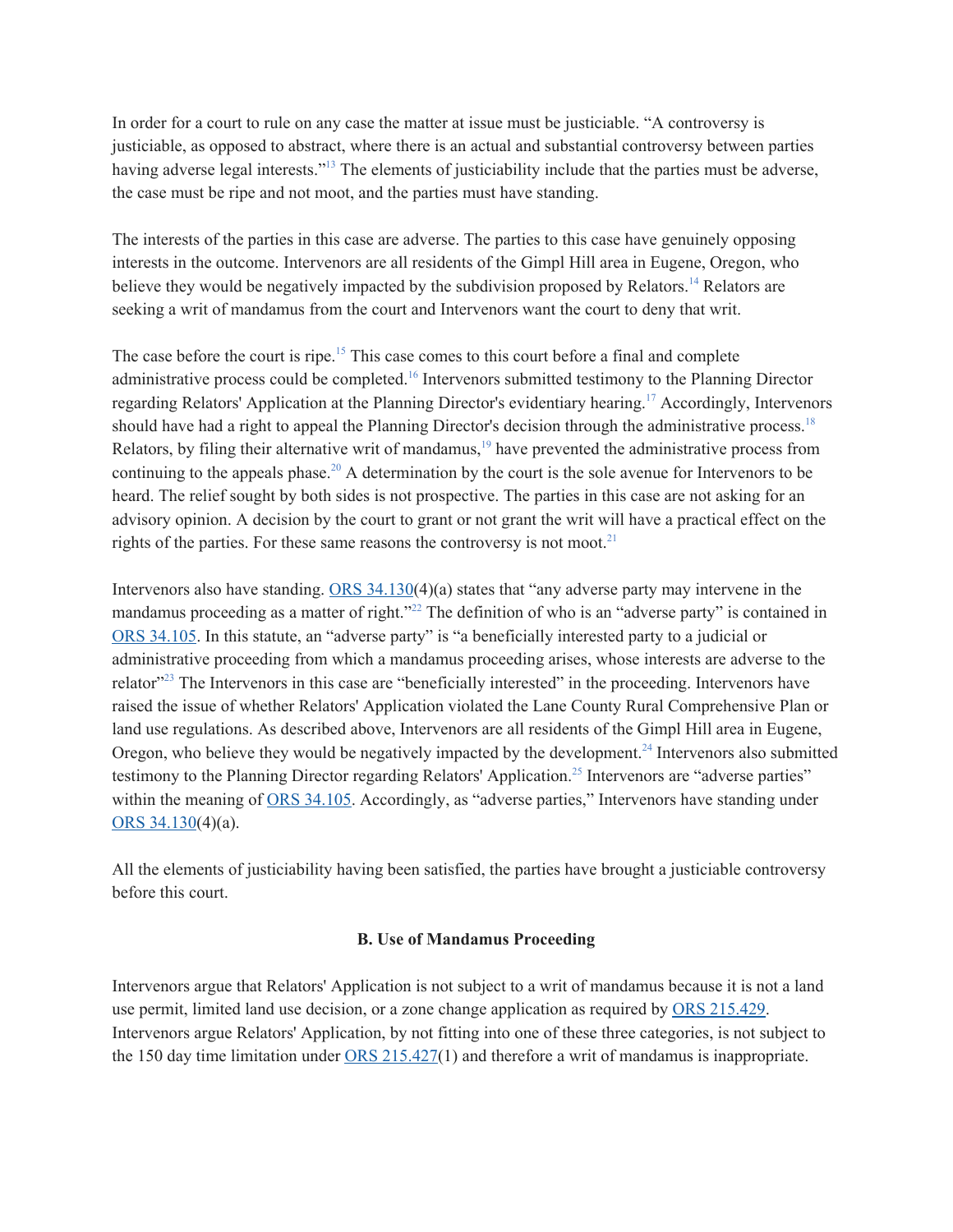ORS [215.402\(](https://1.next.westlaw.com/Link/Document/FullText?findType=L&pubNum=1000534&cite=ORSTS215.402&originatingDoc=I34acefbdc52a11ddb6a3a099756c05b7&refType=LQ&originationContext=document&transitionType=DocumentItem&contextData=(sc.Default))4) defines "permit" as "discretionary approval of a proposed development of land under [ORS 215 provisions] or county legislation or regulation adopted pursuant thereto." Because the Application seeks approval (from Defendant Lane County) of a proposed development of land (a subdivision) on property that is currently zoned Impacted Forest Land (F-2), the Application is a "permit" as described in ORS [215.402\(](https://1.next.westlaw.com/Link/Document/FullText?findType=L&pubNum=1000534&cite=ORSTS215.402&originatingDoc=I34acefbdc52a11ddb6a3a099756c05b7&refType=LQ&originationContext=document&transitionType=DocumentItem&contextData=(sc.Default))4) and is thus subject to the 150 day time limitation contained within [ORS](https://1.next.westlaw.com/Link/Document/FullText?findType=L&pubNum=1000534&cite=ORSTS215.427&originatingDoc=I34acefbdc52a11ddb6a3a099756c05b7&refType=LQ&originationContext=document&transitionType=DocumentItem&contextData=(sc.Default)) [215.427.](https://1.next.westlaw.com/Link/Document/FullText?findType=L&pubNum=1000534&cite=ORSTS215.427&originatingDoc=I34acefbdc52a11ddb6a3a099756c05b7&refType=LQ&originationContext=document&transitionType=DocumentItem&contextData=(sc.Default))

# **C. The Application does not violate Lane County's Rural Comprehensive Plan**

Intervenors argue that Relators' Application violates both Goal 4 and  $14^{26}$  of Lane County's Rural Comprehensive Plan (RCP). However, when Lane County waived the applicable land use regulations that provided the basis for the Relators' Measure 37 claim in their Measure 37 waiver, Lane County waived the restrictive provisions in both Lane County Code (LC) 16.211 and those provisions of the RCP that were implemented by LC 16.211. Additionally, in waving the restrictive provisions of LC 16.21 1, Lane County also waived those sections of the Lane County Code that were incorporated by reference. This includes the sections of LC chapter 13 dealing with minimum lot size within land zoned Impacted Forest Land  $(F-2)$ .

When Lane County waived requirements of LC 16.211 its intent was to avoid paying any compensation under  $\overline{ORS}$  [197.352](https://1.next.westlaw.com/Link/Document/FullText?findType=L&pubNum=1000534&cite=ORSTS197.352&originatingDoc=I34acefbdc52a11ddb6a3a099756c05b7&refType=LQ&originationContext=document&transitionType=DocumentItem&contextData=(sc.Default)) (Measure 37).<sup>27</sup> This intent would not be satisfied if by issuing a Measure 37 waiver there were still additional components of the RCP that would require the payment of compensation. The waiver of LC 16.211 waived those portions of the RCP that hinder the proposed development and require the payment of compensation; this includes waving the operation of Lane County Goals 4 and 14.

# **D. The Application does not violate Lane County's Land Use Regulations**

The Application in its amended form does not violate any county land use regulations. Arguments on both sides focus on whether the Application would violate LC  $13.050(13)(b)^{28}$ , requiring adequate water availability. Intervenors must prove by a preponderance of evidence that there is an inadequate supply of potable water at the proposed development site.<sup>29</sup>

The record reflects differing views by experts on the issue of water availability.<sup>30</sup> Relators have filed the report of EGR & Associates, Inc. (EGR) dated January 29, 2007, in which EGR comes to the conclusion that water is adequate for the proposed development with no adverse impact on existing wells. In addition, Relators filed EGR's Aquifer Test Report conducted February 2007, a report by Bergeson-Boese & Associates dated March 19, 2007, and a report by PBS Engineering and Environmental. The latter two reports both support the methods and conclusions of EGR.

Intervenors have filed numerous letters written by those living near the proposed development site expressing concern for the water situation in the area, letters by two experts expressing concern over EGR's method of testing, and a letter by Jonathan D. Williams, R.G. of Groundwater Science Applications written May 3, 2007, expressing potential adverse effects of the proposed development.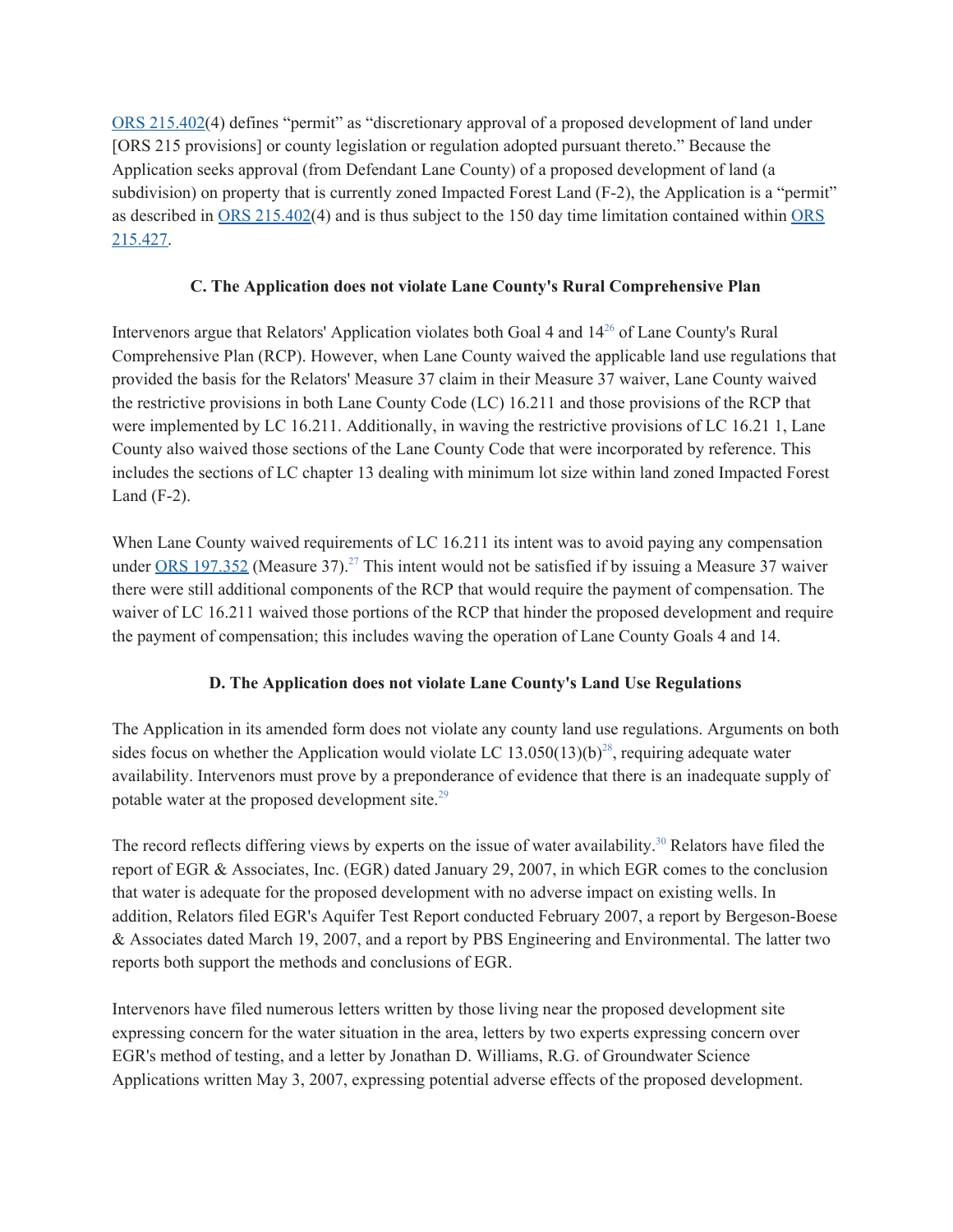When reviewing the original application, this court takes notice that the Lane County Planning Director, based on the entire record, adopted the findings of EGR & Associates and concluded that there was an adequate supply of water at the time of development.<sup>31</sup>

Intervenors have failed to prove by a preponderance of evidence that there is an inadequate supply of water as required by LC 13.050(13)(b). From the Intervenors standpoint, at best, the evidence on this matter is in equipoise. Accordingly, Intervenors have failed to prove by a preponderance of evidence that the approval of this Application would violate any county land use regulation.

Relators petition for a writ of mandamus is ALLOWED.

IT IS HEREBY ORDERED that the clerk of the court shall issue a writ of mandamus in accordance with the petition, commanding Defendant Lane County to issue its final approval of Relators' Application for a final Preliminary Subdivision Approval.

Relators' attorney shall draft the writ in accordance with this Order.

Dated: October 2, 2007.

 $<<$ signature $>>$ 

Karsten H. Rasmussen, Circuit Judge

### **Footnotes**

1 In the Matter of the Claim For Compensation under ORS [197.352](https://1.next.westlaw.com/Link/Document/FullText?findType=L&pubNum=1000534&cite=ORSTS197.352&originatingDoc=I34acefbdc52a11ddb6a3a099756c05b7&refType=LQ&originationContext=document&transitionType=DocumentItem&contextData=(sc.Default)) (Ballot Measure 37) of Wesley H. and Juanita R. Haffner, claimants (State Measure 37 waiver), Proposed Intervenors' Response to Petition for Writ of Mandamus (OJIN 15), Appendix B.

2 In the Matter of Considering A Ballot Measure 37 Claim and Deciding Whether to Modify, Remove or Not Apply Restrictive Land Use Regulations in Lieu of Providing Just Compensation

(Haffner/PA06-6276) (County Measure waiver), Proposed Intervenors' Response to Petition for Writ of Mandamus (OJIN 15), Appendix C.

3 Under LC 14.050(3) an application is deemed complete when it "includes the required information, forms and fees."

4 LC 14.100 contains the Lane County Planning Director review procedure for applications.

5 Under LC 14.110(2) the Director may schedule an evidentiary hearing conducted pursuant to the procedure in LC 14.110.

6 Lane County Planning Director Preliminary Subdivision Approval dated July 11, 2007, Proposed Intervenors' Response to Petition for Writ of Mandamus (OJIN 15), Appendix G.

[7](https://1.next.westlaw.com/Link/Document/FullText?findType=L&pubNum=1000534&cite=ORSTS215.427&originatingDoc=I34acefbdc52a11ddb6a3a099756c05b7&refType=LQ&originationContext=document&transitionType=DocumentItem&contextData=(sc.Default)) ORS [215.427](https://1.next.westlaw.com/Link/Document/FullText?findType=L&pubNum=1000534&cite=ORSTS215.427&originatingDoc=I34acefbdc52a11ddb6a3a099756c05b7&refType=LQ&originationContext=document&transitionType=DocumentItem&contextData=(sc.Default))(1) states: "Tbe governing body of a county or its designee shall take final action on all other applications for a permit, limited land use decision or zone change, including resolution of all appeals under ORS [215.422](https://1.next.westlaw.com/Link/Document/FullText?findType=L&pubNum=1000534&cite=ORSTS215.422&originatingDoc=I34acefbdc52a11ddb6a3a099756c05b7&refType=LQ&originationContext=document&transitionType=DocumentItem&contextData=(sc.Default)), within 150 days after the application is deemed complete, except as provided in subsections (3) and (4) of this section." (Subsections (3) and (4) are not applicable in this case). [8](https://1.next.westlaw.com/Link/Document/FullText?findType=L&pubNum=1000534&cite=ORSTS34.130&originatingDoc=I34acefbdc52a11ddb6a3a099756c05b7&refType=LQ&originationContext=document&transitionType=DocumentItem&contextData=(sc.Default)) ORS [34.130](https://1.next.westlaw.com/Link/Document/FullText?findType=L&pubNum=1000534&cite=ORSTS34.130&originatingDoc=I34acefbdc52a11ddb6a3a099756c05b7&refType=LQ&originationContext=document&transitionType=DocumentItem&contextData=(sc.Default))(4)(b) allows for a motion to intervene to be filed within twenty one days of the filing of a petition for an alternative writ of mandamus.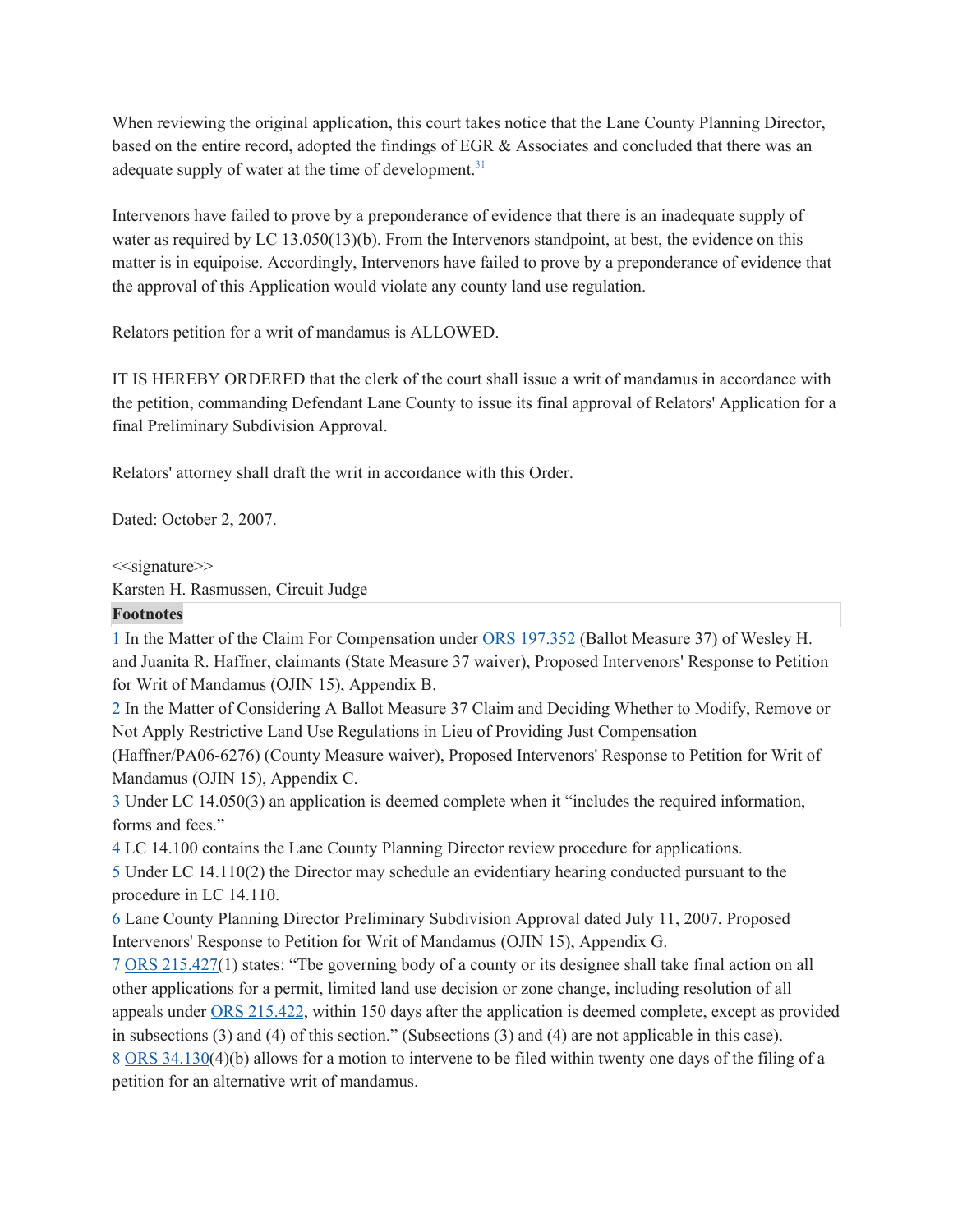9 Under ORS [34.130\(](https://1.next.westlaw.com/Link/Document/FullText?findType=L&pubNum=1000534&cite=ORSTS34.130&originatingDoc=I34acefbdc52a11ddb6a3a099756c05b7&refType=LQ&originationContext=document&transitionType=DocumentItem&contextData=(sc.Default))4)(b) any adverse party must file their motion to intervene within twenty one days of the filing date the of the petition for writ.

10 [O](https://1.next.westlaw.com/Link/Document/FullText?findType=L&pubNum=1000534&cite=ORSTS34.020&originatingDoc=I34acefbdc52a11ddb6a3a099756c05b7&refType=LQ&originationContext=document&transitionType=DocumentItem&contextData=(sc.Default))RS [34.020](https://1.next.westlaw.com/Link/Document/FullText?findType=L&pubNum=1000534&cite=ORSTS34.020&originatingDoc=I34acefbdc52a11ddb6a3a099756c05b7&refType=LQ&originationContext=document&transitionType=DocumentItem&contextData=(sc.Default)) ("[M]ay have the decision or determination thereof reviewed for errors, as provided in ORS [34.010](https://1.next.westlaw.com/Link/Document/FullText?findType=L&pubNum=1000534&cite=ORSTS34.010&originatingDoc=I34acefbdc52a11ddb6a3a099756c05b7&refType=LQ&originationContext=document&transitionType=DocumentItem&contextData=(sc.Default)) and ORS [34.100](https://1.next.westlaw.com/Link/Document/FullText?findType=L&pubNum=1000534&cite=ORSTS34.100&originatingDoc=I34acefbdc52a11ddb6a3a099756c05b7&refType=LQ&originationContext=document&transitionType=DocumentItem&contextData=(sc.Default)), and not otherwise").

11 Lane County Planning Director Preliminary Subdivision Approval dated July 11, 2007, Proposed Intervenors' Response to Petition for Writ of Mandamus (OJIN 15), Appendix G.

12 At this juncture the court must covey its discomfort with the lack of clarity in the statutes regarding this arguably quasi-judicial determination. Since Defendant Lane County's failed to take prompt action as required by statute, this court must now make a determination which is arguably policy in nature and which this court feels would best be dealt with using the process that is in place.

13 *Brown v. Oregon State Bar,* 293 Or 446, 449 (1982).

14 Affidavits of Proposed Intervenor-Defendants, Intervenors' Motion to Intervene (OJIN 13).

15 The question to be asked is, "is this case brought prematurely?" *McIntire v. Forbes,* 322 Or 426, 433 (1996).

16 [O](https://1.next.westlaw.com/Link/Document/FullText?findType=L&pubNum=1000534&cite=ORSTS215.429&originatingDoc=I34acefbdc52a11ddb6a3a099756c05b7&refType=LQ&originationContext=document&transitionType=DocumentItem&contextData=(sc.Default))RS [215.429\(](https://1.next.westlaw.com/Link/Document/FullText?findType=L&pubNum=1000534&cite=ORSTS215.429&originatingDoc=I34acefbdc52a11ddb6a3a099756c05b7&refType=LQ&originationContext=document&transitionType=DocumentItem&contextData=(sc.Default))2) ("Upon filing a petition under ROS 34.130, jurisdiction for all decisions regarding the application, including settlement, shall be with the circuit court").

17 Record of Lane County (PA-07-5174) regarding Wesley H. Haffner and Juanita R. Haffner's Application for Preliminary Subdivision Approval.

18 LC 14.500-14.600.

19 OJIN 1.

20 [O](https://1.next.westlaw.com/Link/Document/FullText?findType=L&pubNum=1000534&cite=ORSTS215.429&originatingDoc=I34acefbdc52a11ddb6a3a099756c05b7&refType=LQ&originationContext=document&transitionType=DocumentItem&contextData=(sc.Default))RS [215.429\(](https://1.next.westlaw.com/Link/Document/FullText?findType=L&pubNum=1000534&cite=ORSTS215.429&originatingDoc=I34acefbdc52a11ddb6a3a099756c05b7&refType=LQ&originationContext=document&transitionType=DocumentItem&contextData=(sc.Default))2).

21 A case is moot if "a decision no longer will have practical effect [s] on or concerning the rights of the parties." *Brummett v. Psychiatric Security Review Board,* 315 Or 402, 406 (1993).

22 ORS 32.130(4)(a).

23 ORS 32.130(1).

24 Affidavits of Proposed Intervenor-Defendants, Intervenors' Motion to Intervene (OJIN 13).

25 Record of Lane County (PA-07-5174) regarding Wesley H. Haffner and Juanita R. Haffner's Application for Preliminary Subdivision Approval.

26 For the text of Lane County Goal 4 and 14 see Proposed Intervenors' Response to Petition for Writ of Mandamus (OJIN 15), Appendix E.

27 Lane County, when issuing its Measure 37 waiver stated:

[T]he Board hereby elects not to pay just compensation but in lieu of payment, the request of Wesley H. and Juanita R. Haffner shall be granted and the restrictive provisions of LC 16.211 that limit the development of dwellings and the division of land in the F2 (Impacted Forest) Zone shall not apply to Wesley, H. and Juanita R. Haffner, so they can make application for approval to develop the property. In the Matter of Considering A Ballot Measure 37 Claim and Deciding Whether to Modify, Remove or Not Apply Restrictive Land Use Regulations in Lieu of Providing Just Compensation

(Haffner/PA06-6276), Proposed Intervenors' Response to Petition for Writ of Mandamus (OJIN 15), Appendix C.

28 LC 13.050(13)(b) states:

Individual Water Systems. When lots or parcels are to be served by individual water systems, sufficient evidence shall be submitted to show that each parcel or lot will have available at the time of development